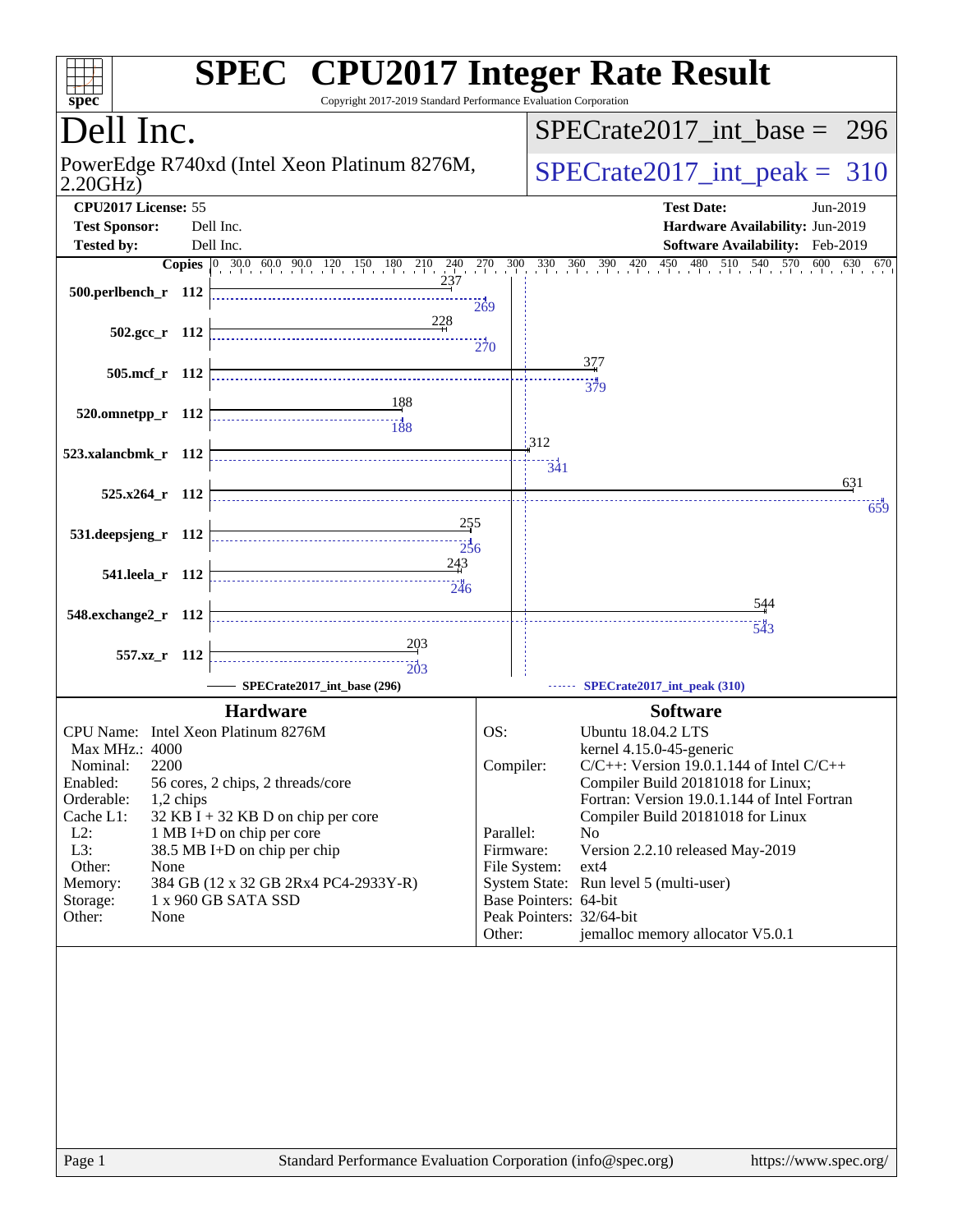

Copyright 2017-2019 Standard Performance Evaluation Corporation

## Dell Inc.

#### 2.20GHz) PowerEdge R740xd (Intel Xeon Platinum 8276M,  $\vert$ [SPECrate2017\\_int\\_peak =](http://www.spec.org/auto/cpu2017/Docs/result-fields.html#SPECrate2017intpeak) 310

[SPECrate2017\\_int\\_base =](http://www.spec.org/auto/cpu2017/Docs/result-fields.html#SPECrate2017intbase) 296

**[CPU2017 License:](http://www.spec.org/auto/cpu2017/Docs/result-fields.html#CPU2017License)** 55 **[Test Date:](http://www.spec.org/auto/cpu2017/Docs/result-fields.html#TestDate)** Jun-2019 **[Test Sponsor:](http://www.spec.org/auto/cpu2017/Docs/result-fields.html#TestSponsor)** Dell Inc. **[Hardware Availability:](http://www.spec.org/auto/cpu2017/Docs/result-fields.html#HardwareAvailability)** Jun-2019 **[Tested by:](http://www.spec.org/auto/cpu2017/Docs/result-fields.html#Testedby)** Dell Inc. **[Software Availability:](http://www.spec.org/auto/cpu2017/Docs/result-fields.html#SoftwareAvailability)** Feb-2019

### **[Results Table](http://www.spec.org/auto/cpu2017/Docs/result-fields.html#ResultsTable)**

|                             | <b>Base</b>   |                |       |                |       | <b>Peak</b>    |       |               |                |              |                |              |                |              |
|-----------------------------|---------------|----------------|-------|----------------|-------|----------------|-------|---------------|----------------|--------------|----------------|--------------|----------------|--------------|
| <b>Benchmark</b>            | <b>Copies</b> | <b>Seconds</b> | Ratio | <b>Seconds</b> | Ratio | <b>Seconds</b> | Ratio | <b>Copies</b> | <b>Seconds</b> | <b>Ratio</b> | <b>Seconds</b> | <b>Ratio</b> | <b>Seconds</b> | <b>Ratio</b> |
| 500.perlbench_r             | 112           | 753            | 237   | 753            | 237   |                |       | 112           | 662            | 269          | 660            | 270          |                |              |
| $502.\text{gcc\_r}$         | 112           | 683            | 232   | 696            | 228   |                |       | 112           | 587            | 270          | 586            | 271          |                |              |
| $505$ .mcf r                | 112           | 480            | 377   | 477            | 379   |                |       | 112           | 478            | 379          | 476            | 380          |                |              |
| 520.omnetpp_r               | 112           | 780            | 188   | 779            | 189   |                |       | 112           | 781            | 188          | 779            | 189          |                |              |
| 523.xalancbmk r             | 112           | 380            | 312   | 377            | 313   |                |       | 112           | 346            | 342          | 346            | 341          |                |              |
| 525.x264 r                  | 112           | 311            | 631   | 311            | 631   |                |       | 112           | 297            | 661          | <u>298</u>     | 659          |                |              |
| 531.deepsjeng_r             | 112           | 502            | 256   | 503            | 255   |                |       | 112           | 502            | 256          | 502            | 256          |                |              |
| 541.leela r                 | 112           | 754            | 246   | 764            | 243   |                |       | 112           | 745            | 249          | 752            | 246          |                |              |
| 548.exchange2_r             | 112           | 538            | 545   | 539            | 544   |                |       | 112           | 540            | 543          | 538            | 545          |                |              |
| 557.xz                      | 112           | 595            | 203   | 595            | 203   |                |       | 112           | 594            | 204          | 595            | 203          |                |              |
| $SPECrate2017$ int base =   |               |                | 296   |                |       |                |       |               |                |              |                |              |                |              |
| $SPECrate2017\_int\_peak =$ |               |                | 310   |                |       |                |       |               |                |              |                |              |                |              |

Results appear in the [order in which they were run](http://www.spec.org/auto/cpu2017/Docs/result-fields.html#RunOrder). Bold underlined text [indicates a median measurement](http://www.spec.org/auto/cpu2017/Docs/result-fields.html#Median).

#### **[Submit Notes](http://www.spec.org/auto/cpu2017/Docs/result-fields.html#SubmitNotes)**

 The numactl mechanism was used to bind copies to processors. The config file option 'submit' was used to generate numactl commands to bind each copy to a specific processor. For details, please see the config file.

### **[Operating System Notes](http://www.spec.org/auto/cpu2017/Docs/result-fields.html#OperatingSystemNotes)**

Stack size set to unlimited using "ulimit -s unlimited"

### **[General Notes](http://www.spec.org/auto/cpu2017/Docs/result-fields.html#GeneralNotes)**

Environment variables set by runcpu before the start of the run: LD\_LIBRARY\_PATH = "/home/cpu2017/lib/ia32:/home/cpu2017/lib/intel64:/home/cpu2017/je5.0.1-32:/home/cpu2017/je5.0.1-64" Binaries compiled on a system with 1x Intel Core i9-7900X CPU + 32GB RAM memory using Redhat Enterprise Linux 7.5 NA: The test sponsor attests, as of date of publication, that CVE-2017-5754 (Meltdown) is mitigated in the system as tested and documented. Yes: The test sponsor attests, as of date of publication, that CVE-2017-5753 (Spectre variant 1) is mitigated in the system as tested and documented. Yes: The test sponsor attests, as of date of publication, that CVE-2017-5715 (Spectre variant 2) is mitigated in the system as tested and documented. Transparent Huge Pages enabled by default Prior to runcpu invocation Filesystem page cache synced and cleared with: sync; echo 3> /proc/sys/vm/drop\_caches runcpu command invoked through numactl i.e.: numactl --interleave=all runcpu <etc>

**(Continued on next page)**

| Page 2 | Standard Performance Evaluation Corporation (info@spec.org) | https://www.spec.org/ |
|--------|-------------------------------------------------------------|-----------------------|
|--------|-------------------------------------------------------------|-----------------------|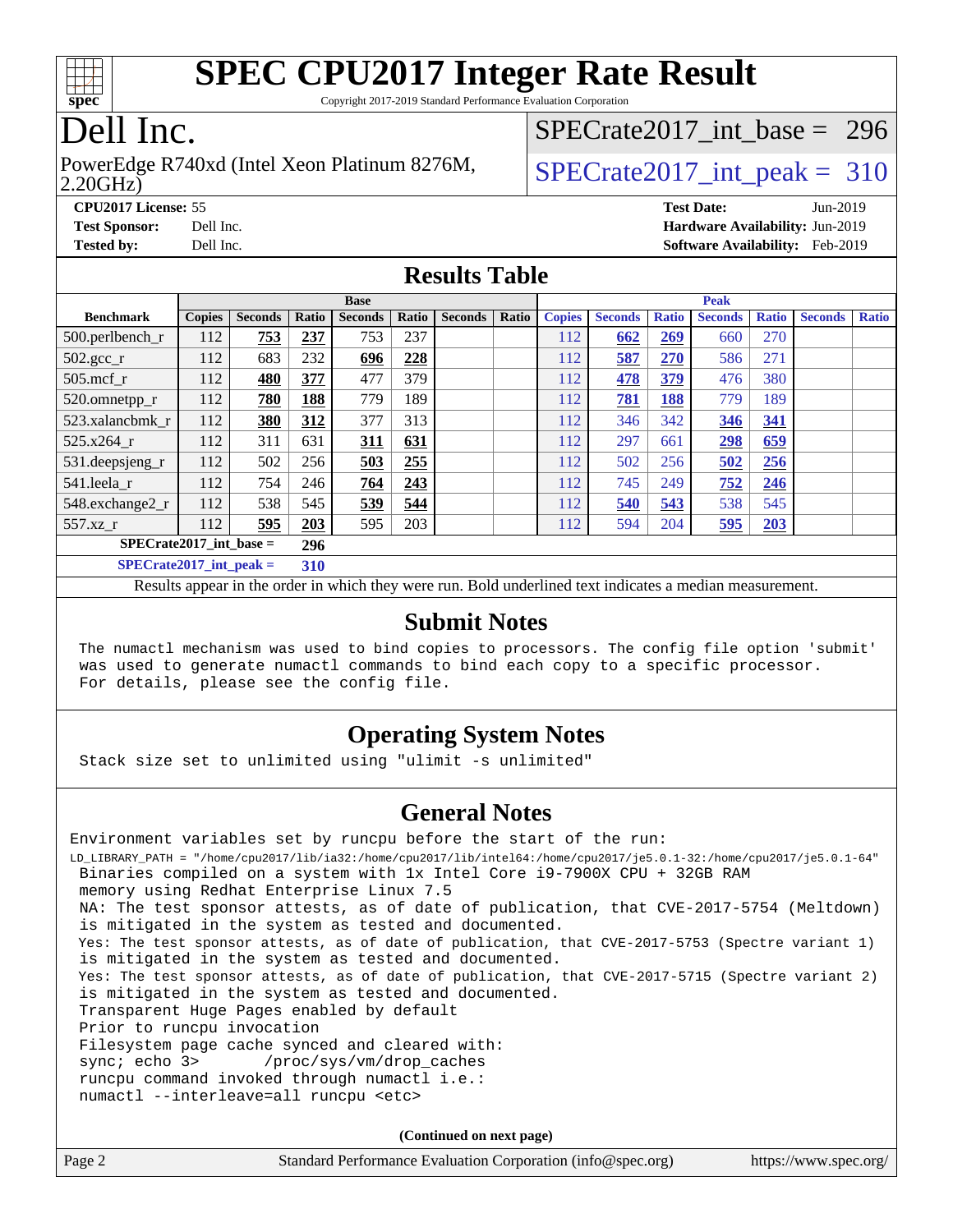

Copyright 2017-2019 Standard Performance Evaluation Corporation

### Dell Inc.

PowerEdge R740xd (Intel Xeon Platinum 8276M,  $SPECrate2017\_int\_peak = 310$ 

[SPECrate2017\\_int\\_base =](http://www.spec.org/auto/cpu2017/Docs/result-fields.html#SPECrate2017intbase) 296

2.20GHz)

**[Tested by:](http://www.spec.org/auto/cpu2017/Docs/result-fields.html#Testedby)** Dell Inc. **[Software Availability:](http://www.spec.org/auto/cpu2017/Docs/result-fields.html#SoftwareAvailability)** Feb-2019

**[CPU2017 License:](http://www.spec.org/auto/cpu2017/Docs/result-fields.html#CPU2017License)** 55 **[Test Date:](http://www.spec.org/auto/cpu2017/Docs/result-fields.html#TestDate)** Jun-2019 **[Test Sponsor:](http://www.spec.org/auto/cpu2017/Docs/result-fields.html#TestSponsor)** Dell Inc. **[Hardware Availability:](http://www.spec.org/auto/cpu2017/Docs/result-fields.html#HardwareAvailability)** Jun-2019

#### **[General Notes \(Continued\)](http://www.spec.org/auto/cpu2017/Docs/result-fields.html#GeneralNotes)**

 jemalloc, a general purpose malloc implementation built with the RedHat Enterprise 7.5, and the system compiler gcc 4.8.5 sources available from jemalloc.net or <https://github.com/jemalloc/jemalloc/releases>

#### **[Platform Notes](http://www.spec.org/auto/cpu2017/Docs/result-fields.html#PlatformNotes)**

 BIOS settings: ADDDC setting disabled Sub NUMA Cluster enabled Virtualization Technology disabled DCU Streamer Prefetcher disabled System Profile set to Custom CPU Performance set to Maximum Performance C States set to Autonomous C1E disabled Uncore Frequency set to Dynamic Energy Efficiency Policy set to Performance Memory Patrol Scrub disabled Logical Processor enabled CPU Interconnect Bus Link Power Management disabled PCI ASPM L1 Link Power Management disabled Sysinfo program /home/cpu2017/bin/sysinfo Rev: r5974 of 2018-05-19 9bcde8f2999c33d61f64985e45859ea9 running on intel-sut Mon Jun 10 13:18:41 2019 SUT (System Under Test) info as seen by some common utilities. For more information on this section, see <https://www.spec.org/cpu2017/Docs/config.html#sysinfo> From /proc/cpuinfo model name : Intel(R) Xeon(R) Platinum 8276M CPU @ 2.20GHz 2 "physical id"s (chips) 112 "processors" cores, siblings (Caution: counting these is hw and system dependent. The following excerpts from /proc/cpuinfo might not be reliable. Use with caution.) cpu cores : 28 siblings : 56 physical 0: cores 0 1 2 3 4 5 6 8 9 10 11 12 13 14 16 17 18 19 20 21 22 24 25 26 27 28 29 30 physical 1: cores 0 1 2 3 4 5 6 8 9 10 11 12 13 14 16 17 18 19 20 21 22 24 25 26 27 28 29 30 From lscpu: Architecture: x86\_64 CPU op-mode(s): 32-bit, 64-bit Byte Order: Little Endian **(Continued on next page)**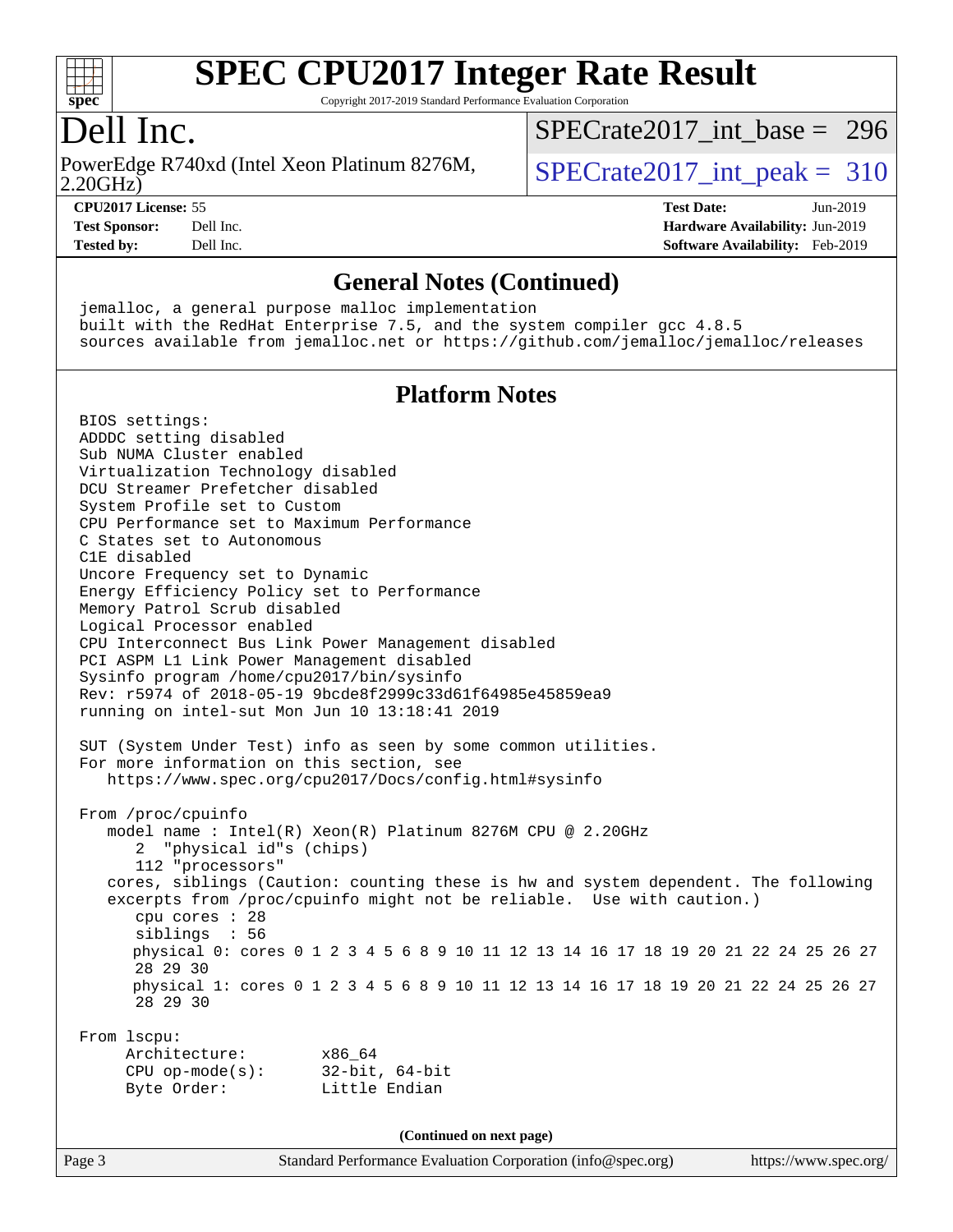

Copyright 2017-2019 Standard Performance Evaluation Corporation

### Dell Inc.

2.20GHz) PowerEdge R740xd (Intel Xeon Platinum 8276M,  $SPECrate2017\_int\_peak = 310$ 

[SPECrate2017\\_int\\_base =](http://www.spec.org/auto/cpu2017/Docs/result-fields.html#SPECrate2017intbase) 296

**[CPU2017 License:](http://www.spec.org/auto/cpu2017/Docs/result-fields.html#CPU2017License)** 55 **[Test Date:](http://www.spec.org/auto/cpu2017/Docs/result-fields.html#TestDate)** Jun-2019 **[Test Sponsor:](http://www.spec.org/auto/cpu2017/Docs/result-fields.html#TestSponsor)** Dell Inc. **[Hardware Availability:](http://www.spec.org/auto/cpu2017/Docs/result-fields.html#HardwareAvailability)** Jun-2019 **[Tested by:](http://www.spec.org/auto/cpu2017/Docs/result-fields.html#Testedby)** Dell Inc. **[Software Availability:](http://www.spec.org/auto/cpu2017/Docs/result-fields.html#SoftwareAvailability)** Feb-2019

#### **[Platform Notes \(Continued\)](http://www.spec.org/auto/cpu2017/Docs/result-fields.html#PlatformNotes)**

| CPU(s):                              | 112                                                                                                             |
|--------------------------------------|-----------------------------------------------------------------------------------------------------------------|
| On-line CPU(s) list: $0-111$         |                                                                                                                 |
| Thread( $s$ ) per core:              | 2                                                                                                               |
| $Core(s)$ per socket:                | 28                                                                                                              |
| Socket(s):                           | $\overline{a}$                                                                                                  |
| NUMA $node(s):$                      | 4                                                                                                               |
| Vendor ID:                           | GenuineIntel                                                                                                    |
| CPU family:                          | 6                                                                                                               |
| Model:                               | 85                                                                                                              |
| Model name:                          | Intel(R) Xeon(R) Platinum 8276M CPU @ 2.20GHz                                                                   |
| Stepping:                            | 6                                                                                                               |
| CPU MHz:                             | 3411.226                                                                                                        |
| BogoMIPS:                            | 4400.00                                                                                                         |
| Virtualization:                      | $VT - x$                                                                                                        |
| Lld cache:                           | 32K                                                                                                             |
| Lli cache:                           | 32K                                                                                                             |
| $L2$ cache:                          | 1024K                                                                                                           |
| L3 cache:                            | 39424K                                                                                                          |
| NUMA node0 CPU(s):                   |                                                                                                                 |
|                                      | 0, 4, 8, 12, 16, 20, 24, 28, 32, 36, 40, 44, 48, 52, 56, 60, 64, 68, 72, 76, 80, 84, 88, 92, 96, 100, 104, 108  |
| NUMA nodel CPU(s):                   |                                                                                                                 |
|                                      | 1, 5, 9, 13, 17, 21, 25, 29, 33, 37, 41, 45, 49, 53, 57, 61, 65, 69, 73, 77, 81, 85, 89, 93, 97, 101, 105, 109  |
| NUMA $node2$ $CPU(s)$ :              |                                                                                                                 |
| NUMA node3 CPU(s):                   | 2,6,10,14,18,22,26,30,34,38,42,46,50,54,58,62,66,70,74,78,82,86,90,94,98,102,106,110                            |
|                                      | 3, 7, 11, 15, 19, 23, 27, 31, 35, 39, 43, 47, 51, 55, 59, 63, 67, 71, 75, 79, 83, 87, 91, 95, 99, 103, 107, 111 |
| Flaqs:                               | fpu vme de pse tsc msr pae mce cx8 apic sep mtrr pge mca cmov                                                   |
|                                      | pat pse36 clflush dts acpi mmx fxsr sse sse2 ss ht tm pbe syscall nx pdpelgb rdtscp                             |
|                                      | lm constant_tsc art arch_perfmon pebs bts rep_good nopl xtopology nonstop_tsc cpuid                             |
|                                      | aperfmperf pni pclmulqdq dtes64 monitor ds_cpl vmx smx est tm2 ssse3 sdbg fma cx16                              |
|                                      | xtpr pdcm pcid dca sse4_1 sse4_2 x2apic movbe popcnt aes xsave avx f16c rdrand                                  |
|                                      | lahf_lm abm 3dnowprefetch cpuid_fault epb cat_13 cdp_13 invpcid_single intel_ppin                               |
|                                      | ssbd mba ibrs ibpb stibp ibrs_enhanced tpr_shadow vnmi flexpriority ept vpid                                    |
|                                      | fsgsbase tsc_adjust bmil hle avx2 smep bmi2 erms invpcid rtm cqm mpx rdt_a avx512f                              |
|                                      | avx512dq rdseed adx smap clflushopt clwb intel_pt avx512cd avx512bw avx512vl                                    |
|                                      | xsaveopt xsavec xgetbvl xsaves cqm_llc cqm_occup_llc cqm_mbm_total cqm_mbm_local                                |
|                                      | dtherm ida arat pln pts pku ospke avx512_vnni flush_lld arch_capabilities                                       |
|                                      |                                                                                                                 |
| /proc/cpuinfo cache data             |                                                                                                                 |
| cache size : 39424 KB                |                                                                                                                 |
|                                      |                                                                                                                 |
|                                      | From numactl --hardware WARNING: a numactl 'node' might or might not correspond to a                            |
| physical chip.                       |                                                                                                                 |
| $available: 4 nodes (0-3)$           |                                                                                                                 |
|                                      | node 0 cpus: 0 4 8 12 16 20 24 28 32 36 40 44 48 52 56 60 64 68 72 76 80 84 88 92 96                            |
| 100 104 108<br>node 0 size: 95145 MB |                                                                                                                 |
|                                      |                                                                                                                 |
|                                      | (Continued on next page)                                                                                        |
|                                      |                                                                                                                 |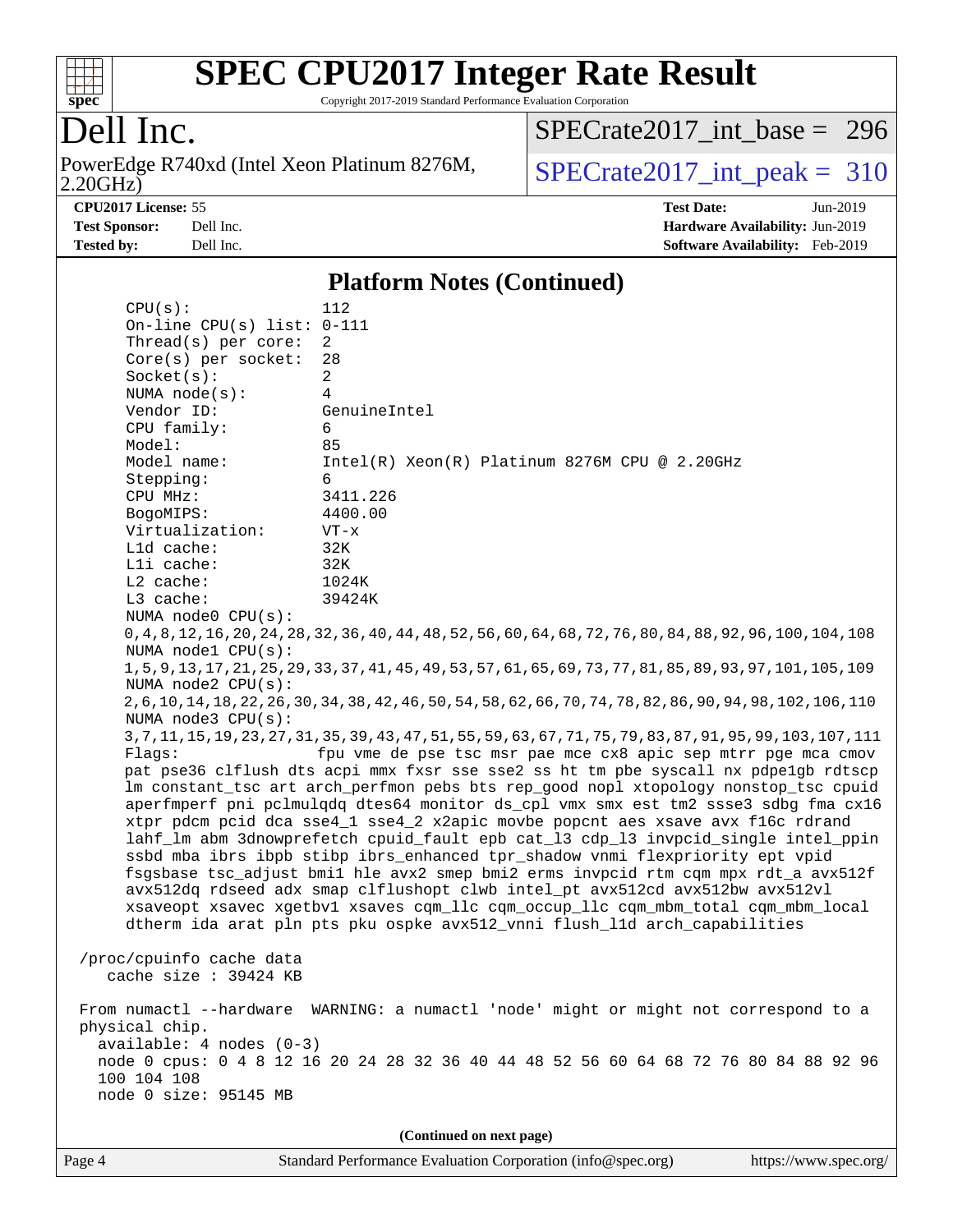

Copyright 2017-2019 Standard Performance Evaluation Corporation

### Dell Inc.

2.20GHz) PowerEdge R740xd (Intel Xeon Platinum 8276M,  $SPECrate2017\_int\_peak = 310$ 

[SPECrate2017\\_int\\_base =](http://www.spec.org/auto/cpu2017/Docs/result-fields.html#SPECrate2017intbase) 296

**[Tested by:](http://www.spec.org/auto/cpu2017/Docs/result-fields.html#Testedby)** Dell Inc. **[Software Availability:](http://www.spec.org/auto/cpu2017/Docs/result-fields.html#SoftwareAvailability)** Feb-2019

**[CPU2017 License:](http://www.spec.org/auto/cpu2017/Docs/result-fields.html#CPU2017License)** 55 **[Test Date:](http://www.spec.org/auto/cpu2017/Docs/result-fields.html#TestDate)** Jun-2019 **[Test Sponsor:](http://www.spec.org/auto/cpu2017/Docs/result-fields.html#TestSponsor)** Dell Inc. **[Hardware Availability:](http://www.spec.org/auto/cpu2017/Docs/result-fields.html#HardwareAvailability)** Jun-2019

#### **[Platform Notes \(Continued\)](http://www.spec.org/auto/cpu2017/Docs/result-fields.html#PlatformNotes)**

Page 5 Standard Performance Evaluation Corporation [\(info@spec.org\)](mailto:info@spec.org) <https://www.spec.org/> node 0 free: 94741 MB node 1 cpus: 1 5 9 13 17 21 25 29 33 37 41 45 49 53 57 61 65 69 73 77 81 85 89 93 97 101 105 109 node 1 size: 96762 MB node 1 free: 96421 MB node 2 cpus: 2 6 10 14 18 22 26 30 34 38 42 46 50 54 58 62 66 70 74 78 82 86 90 94 98 102 106 110 node 2 size: 96762 MB node 2 free: 96411 MB node 3 cpus: 3 7 11 15 19 23 27 31 35 39 43 47 51 55 59 63 67 71 75 79 83 87 91 95 99 103 107 111 node 3 size: 96740 MB node 3 free: 96482 MB node distances: node 0 1 2 3 0: 10 21 11 21 1: 21 10 21 11 2: 11 21 10 21 3: 21 11 21 10 From /proc/meminfo MemTotal: 394661060 kB HugePages\_Total: 0 Hugepagesize: 2048 kB /usr/bin/lsb\_release -d Ubuntu 18.04.2 LTS From /etc/\*release\* /etc/\*version\* debian version: buster/sid os-release: NAME="Ubuntu" VERSION="18.04.2 LTS (Bionic Beaver)" ID=ubuntu ID\_LIKE=debian PRETTY\_NAME="Ubuntu 18.04.2 LTS" VERSION\_ID="18.04" HOME\_URL="<https://www.ubuntu.com/"> SUPPORT\_URL="<https://help.ubuntu.com/"> uname -a: Linux intel-sut 4.15.0-45-generic #48-Ubuntu SMP Tue Jan 29 16:28:13 UTC 2019 x86\_64 x86\_64 x86\_64 GNU/Linux Kernel self-reported vulnerability status: CVE-2017-5754 (Meltdown): Not affected **(Continued on next page)**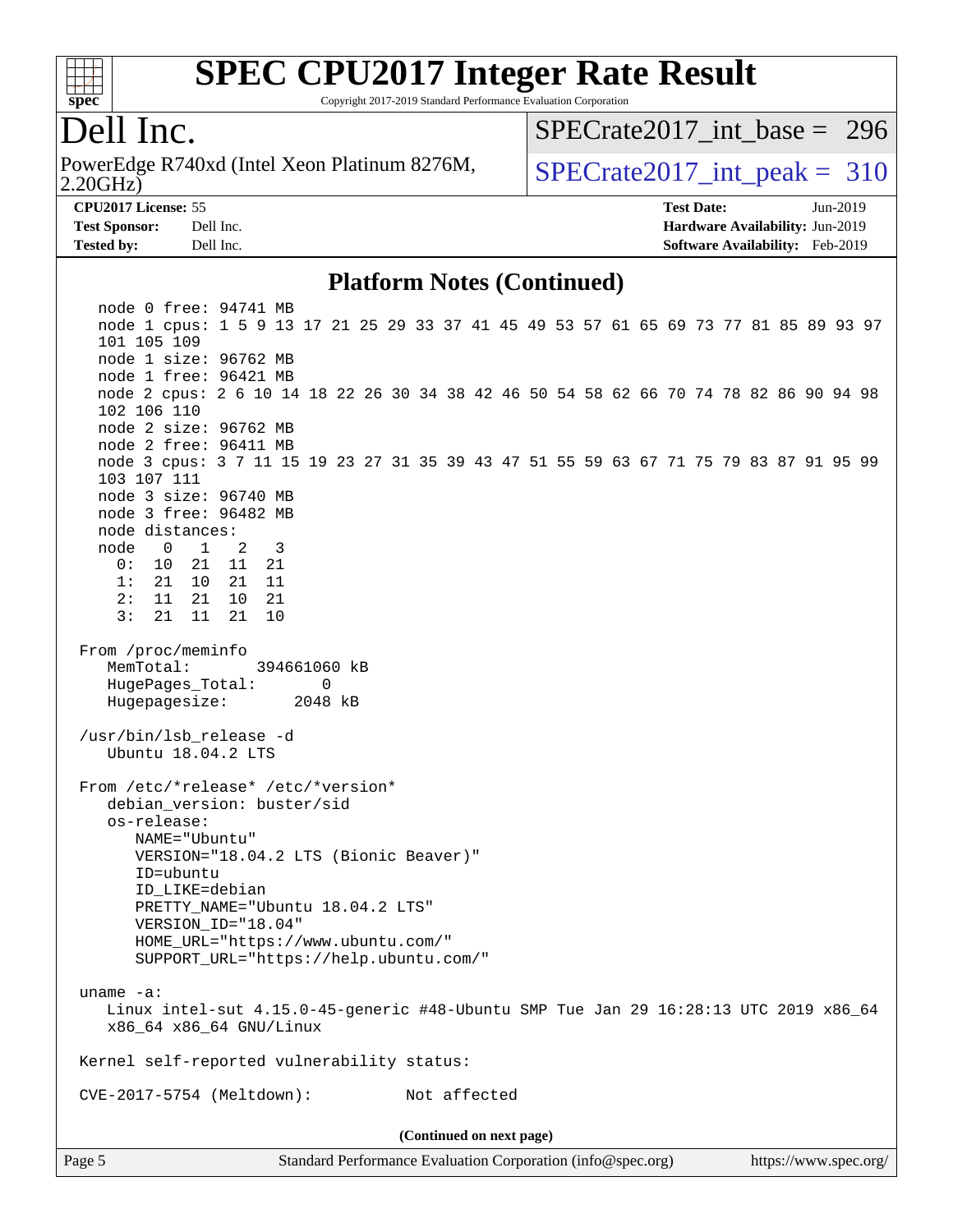

Copyright 2017-2019 Standard Performance Evaluation Corporation

### Dell Inc.

2.20GHz) PowerEdge R740xd (Intel Xeon Platinum 8276M,  $SPECrate2017\_int\_peak = 310$ 

[SPECrate2017\\_int\\_base =](http://www.spec.org/auto/cpu2017/Docs/result-fields.html#SPECrate2017intbase) 296

**[Tested by:](http://www.spec.org/auto/cpu2017/Docs/result-fields.html#Testedby)** Dell Inc. **[Software Availability:](http://www.spec.org/auto/cpu2017/Docs/result-fields.html#SoftwareAvailability)** Feb-2019

**[CPU2017 License:](http://www.spec.org/auto/cpu2017/Docs/result-fields.html#CPU2017License)** 55 **[Test Date:](http://www.spec.org/auto/cpu2017/Docs/result-fields.html#TestDate)** Jun-2019 **[Test Sponsor:](http://www.spec.org/auto/cpu2017/Docs/result-fields.html#TestSponsor)** Dell Inc. **[Hardware Availability:](http://www.spec.org/auto/cpu2017/Docs/result-fields.html#HardwareAvailability)** Jun-2019

#### **[Platform Notes \(Continued\)](http://www.spec.org/auto/cpu2017/Docs/result-fields.html#PlatformNotes)**

CVE-2017-5753 (Spectre variant 1): Mitigation: user pointer sanitization CVE-2017-5715 (Spectre variant 2): Mitigation: Enhanced IBRS, IBPB

run-level 5 Jun 10 13:14

 SPEC is set to: /home/cpu2017 Filesystem Type Size Used Avail Use% Mounted on /dev/sda2 ext4 439G 106G 312G 26% /

 Additional information from dmidecode follows. WARNING: Use caution when you interpret this section. The 'dmidecode' program reads system data which is "intended to allow hardware to be accurately determined", but the intent may not be met, as there are frequent changes to hardware, firmware, and the "DMTF SMBIOS" standard.

 BIOS Dell Inc. 2.2.10 05/15/2019 Memory:

 12x 00AD00B300AD HMA84GR7CJR4N-WM 32 GB 2 rank 2933 12x Not Specified Not Specified

#### **[Compiler Version Notes](http://www.spec.org/auto/cpu2017/Docs/result-fields.html#CompilerVersionNotes)**

==============================================================================  $CC = 502.\text{gcc}_{r}(\text{peak})$ ------------------------------------------------------------------------------ Intel(R) C Intel(R) 64 Compiler for applications running on IA-32, Version 19.0.1.144 Build 20181018 Copyright (C) 1985-2018 Intel Corporation. All rights reserved. ------------------------------------------------------------------------------ ============================================================================== CC 500.perlbench\_r(base)  $502.\text{gcc_r}$ (base)  $505.\text{mcf_r}$ (base, peak) 525.x264\_r(base, peak) 557.xz\_r(base, peak) ------------------------------------------------------------------------------ Intel(R) C Intel(R) 64 Compiler for applications running on Intel(R)  $64$ , Version 19.0.1.144 Build 20181018 Copyright (C) 1985-2018 Intel Corporation. All rights reserved. ------------------------------------------------------------------------------ ============================================================================== CC 500.perlbench\_r(peak) ------------------------------------------------------------------------------ Intel(R) C Intel(R) 64 Compiler for applications running on Intel(R)  $64$ , Version 19.0.1.144 Build 20181018 Copyright (C) 1985-2018 Intel Corporation. All rights reserved. ------------------------------------------------------------------------------ **(Continued on next page)**

|                | $\blacksquare$                                              |                       |
|----------------|-------------------------------------------------------------|-----------------------|
| $\vert$ Page 6 | Standard Performance Evaluation Corporation (info@spec.org) | https://www.spec.org/ |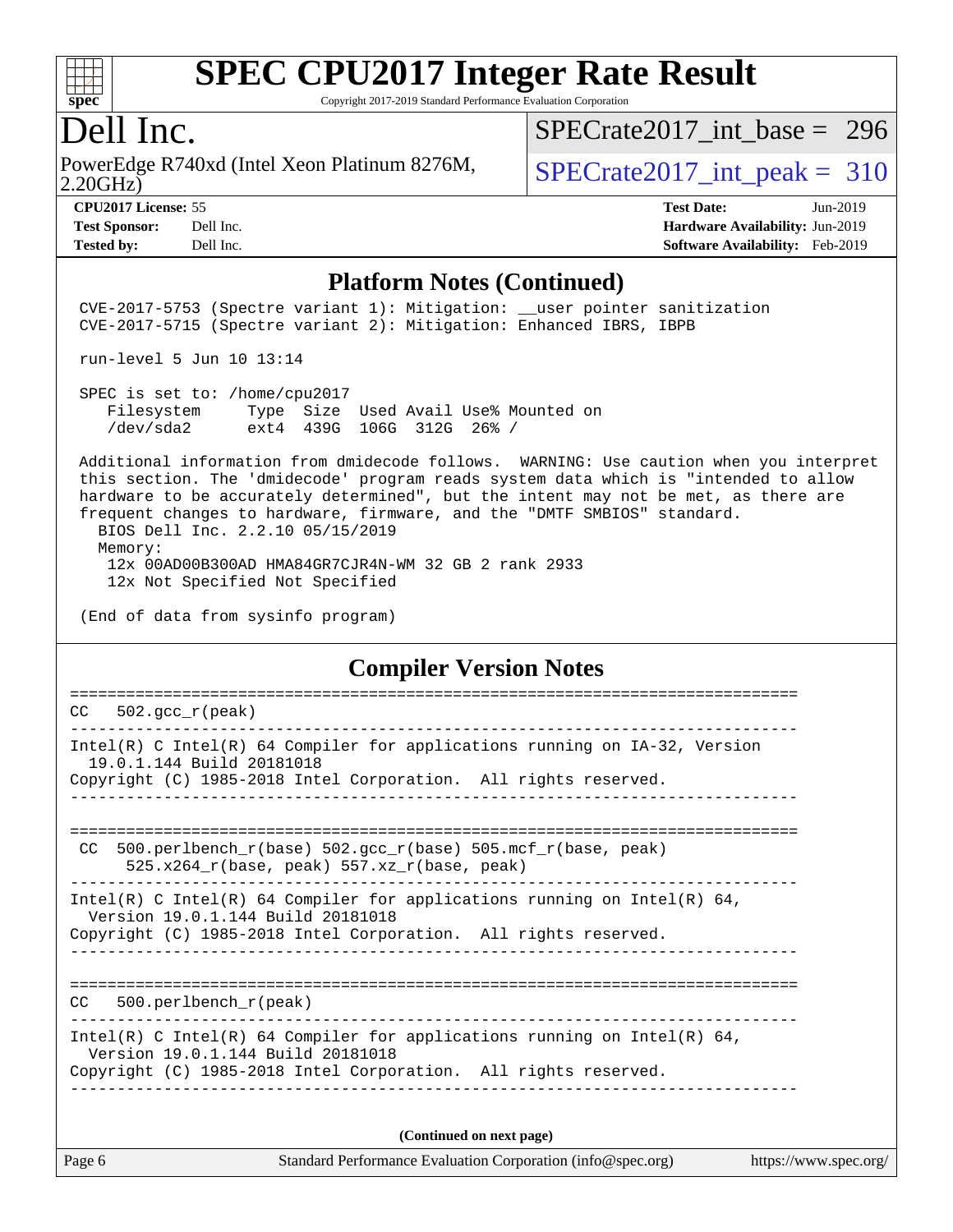

Copyright 2017-2019 Standard Performance Evaluation Corporation

### Dell Inc.

2.20GHz) PowerEdge R740xd (Intel Xeon Platinum 8276M,  $\vert$ [SPECrate2017\\_int\\_peak =](http://www.spec.org/auto/cpu2017/Docs/result-fields.html#SPECrate2017intpeak) 310

[SPECrate2017\\_int\\_base =](http://www.spec.org/auto/cpu2017/Docs/result-fields.html#SPECrate2017intbase) 296

| <b>Test Sponsor:</b> | Dell Inc. |
|----------------------|-----------|
| <b>Tested by:</b>    | Dell Inc. |

**[CPU2017 License:](http://www.spec.org/auto/cpu2017/Docs/result-fields.html#CPU2017License)** 55 **[Test Date:](http://www.spec.org/auto/cpu2017/Docs/result-fields.html#TestDate)** Jun-2019 **[Hardware Availability:](http://www.spec.org/auto/cpu2017/Docs/result-fields.html#HardwareAvailability)** Jun-2019 **[Software Availability:](http://www.spec.org/auto/cpu2017/Docs/result-fields.html#SoftwareAvailability)** Feb-2019

### **[Compiler Version Notes \(Continued\)](http://www.spec.org/auto/cpu2017/Docs/result-fields.html#CompilerVersionNotes)**

| CXXC $523.$ xalancbmk $r(\text{peak})$                                                                                                                                                 |
|----------------------------------------------------------------------------------------------------------------------------------------------------------------------------------------|
| Intel(R) $C++$ Intel(R) 64 Compiler for applications running on $IA-32$ , Version<br>19.0.1.144 Build 20181018<br>Copyright (C) 1985-2018 Intel Corporation. All rights reserved.      |
| CXXC 520.omnetpp $r(base, peak)$ 523.xalancbmk $r(base)$ 531.deepsjeng $r(base)$ ,<br>peak) 541.leela r(base, peak)                                                                    |
| Intel(R) $C++$ Intel(R) 64 Compiler for applications running on Intel(R) 64,<br>Version 19.0.1.144 Build 20181018<br>Copyright (C) 1985-2018 Intel Corporation. All rights reserved.   |
| $FC$ 548. exchange2 $r(base, peak)$                                                                                                                                                    |
| Intel(R) Fortran Intel(R) 64 Compiler for applications running on Intel(R)<br>64, Version 19.0.1.144 Build 20181018<br>Copyright (C) 1985-2018 Intel Corporation. All rights reserved. |

### **[Base Compiler Invocation](http://www.spec.org/auto/cpu2017/Docs/result-fields.html#BaseCompilerInvocation)**

[C benchmarks](http://www.spec.org/auto/cpu2017/Docs/result-fields.html#Cbenchmarks): [icc -m64 -std=c11](http://www.spec.org/cpu2017/results/res2019q3/cpu2017-20190624-15458.flags.html#user_CCbase_intel_icc_64bit_c11_33ee0cdaae7deeeab2a9725423ba97205ce30f63b9926c2519791662299b76a0318f32ddfffdc46587804de3178b4f9328c46fa7c2b0cd779d7a61945c91cd35)

[C++ benchmarks:](http://www.spec.org/auto/cpu2017/Docs/result-fields.html#CXXbenchmarks) [icpc -m64](http://www.spec.org/cpu2017/results/res2019q3/cpu2017-20190624-15458.flags.html#user_CXXbase_intel_icpc_64bit_4ecb2543ae3f1412ef961e0650ca070fec7b7afdcd6ed48761b84423119d1bf6bdf5cad15b44d48e7256388bc77273b966e5eb805aefd121eb22e9299b2ec9d9)

[Fortran benchmarks](http://www.spec.org/auto/cpu2017/Docs/result-fields.html#Fortranbenchmarks): [ifort -m64](http://www.spec.org/cpu2017/results/res2019q3/cpu2017-20190624-15458.flags.html#user_FCbase_intel_ifort_64bit_24f2bb282fbaeffd6157abe4f878425411749daecae9a33200eee2bee2fe76f3b89351d69a8130dd5949958ce389cf37ff59a95e7a40d588e8d3a57e0c3fd751)

## **[Base Portability Flags](http://www.spec.org/auto/cpu2017/Docs/result-fields.html#BasePortabilityFlags)**

 500.perlbench\_r: [-DSPEC\\_LP64](http://www.spec.org/cpu2017/results/res2019q3/cpu2017-20190624-15458.flags.html#b500.perlbench_r_basePORTABILITY_DSPEC_LP64) [-DSPEC\\_LINUX\\_X64](http://www.spec.org/cpu2017/results/res2019q3/cpu2017-20190624-15458.flags.html#b500.perlbench_r_baseCPORTABILITY_DSPEC_LINUX_X64) 502.gcc\_r: [-DSPEC\\_LP64](http://www.spec.org/cpu2017/results/res2019q3/cpu2017-20190624-15458.flags.html#suite_basePORTABILITY502_gcc_r_DSPEC_LP64) 505.mcf\_r: [-DSPEC\\_LP64](http://www.spec.org/cpu2017/results/res2019q3/cpu2017-20190624-15458.flags.html#suite_basePORTABILITY505_mcf_r_DSPEC_LP64) 520.omnetpp\_r: [-DSPEC\\_LP64](http://www.spec.org/cpu2017/results/res2019q3/cpu2017-20190624-15458.flags.html#suite_basePORTABILITY520_omnetpp_r_DSPEC_LP64)

**(Continued on next page)**

Page 7 Standard Performance Evaluation Corporation [\(info@spec.org\)](mailto:info@spec.org) <https://www.spec.org/>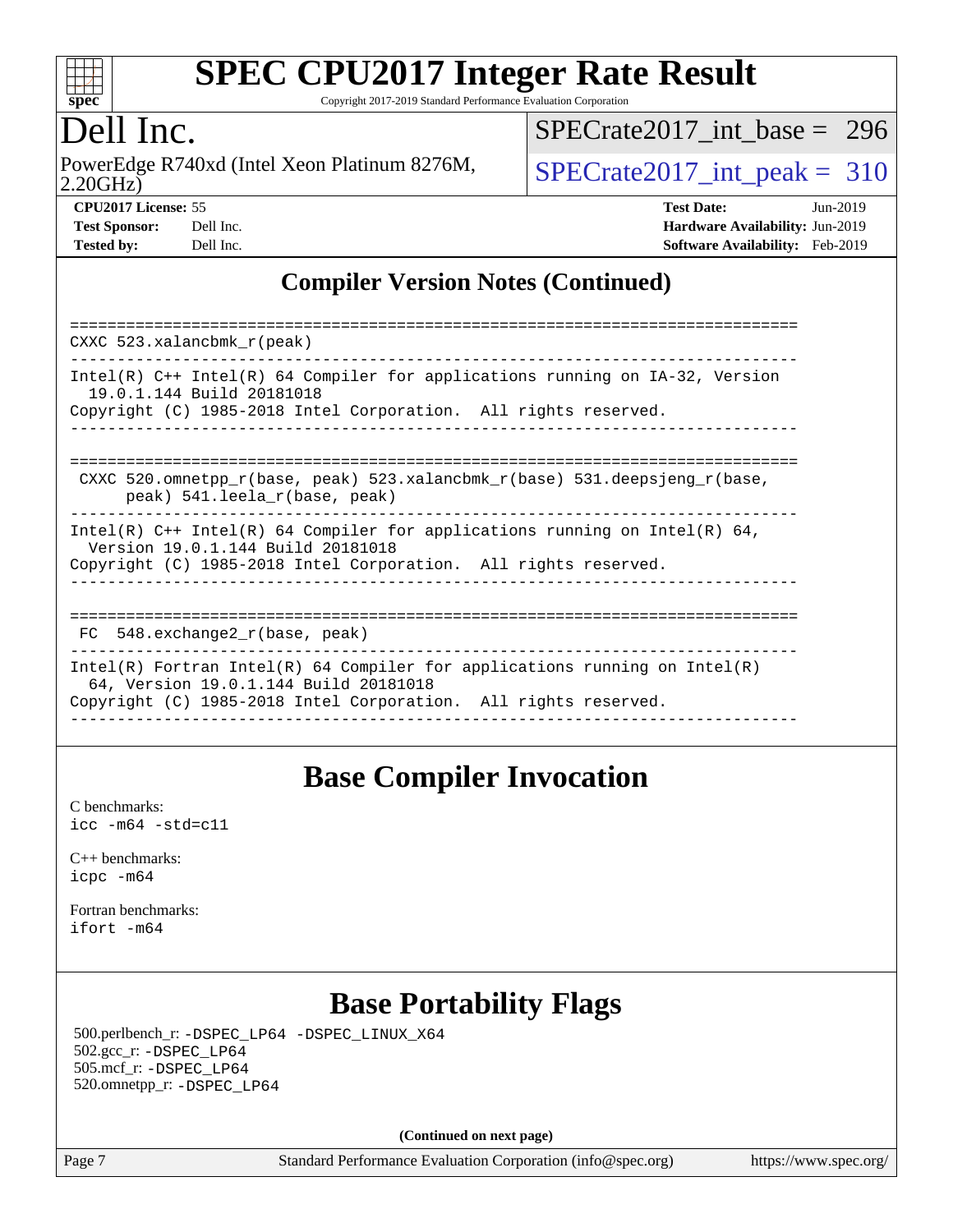

Copyright 2017-2019 Standard Performance Evaluation Corporation

### Dell Inc.

2.20GHz) PowerEdge R740xd (Intel Xeon Platinum 8276M,  $SPECrate2017\_int\_peak = 310$ 

[SPECrate2017\\_int\\_base =](http://www.spec.org/auto/cpu2017/Docs/result-fields.html#SPECrate2017intbase) 296

**[CPU2017 License:](http://www.spec.org/auto/cpu2017/Docs/result-fields.html#CPU2017License)** 55 **[Test Date:](http://www.spec.org/auto/cpu2017/Docs/result-fields.html#TestDate)** Jun-2019 **[Test Sponsor:](http://www.spec.org/auto/cpu2017/Docs/result-fields.html#TestSponsor)** Dell Inc. **[Hardware Availability:](http://www.spec.org/auto/cpu2017/Docs/result-fields.html#HardwareAvailability)** Jun-2019 **[Tested by:](http://www.spec.org/auto/cpu2017/Docs/result-fields.html#Testedby)** Dell Inc. **[Software Availability:](http://www.spec.org/auto/cpu2017/Docs/result-fields.html#SoftwareAvailability)** Feb-2019

## **[Base Portability Flags \(Continued\)](http://www.spec.org/auto/cpu2017/Docs/result-fields.html#BasePortabilityFlags)**

 523.xalancbmk\_r: [-DSPEC\\_LP64](http://www.spec.org/cpu2017/results/res2019q3/cpu2017-20190624-15458.flags.html#suite_basePORTABILITY523_xalancbmk_r_DSPEC_LP64) [-DSPEC\\_LINUX](http://www.spec.org/cpu2017/results/res2019q3/cpu2017-20190624-15458.flags.html#b523.xalancbmk_r_baseCXXPORTABILITY_DSPEC_LINUX) 525.x264\_r: [-DSPEC\\_LP64](http://www.spec.org/cpu2017/results/res2019q3/cpu2017-20190624-15458.flags.html#suite_basePORTABILITY525_x264_r_DSPEC_LP64) 531.deepsjeng\_r: [-DSPEC\\_LP64](http://www.spec.org/cpu2017/results/res2019q3/cpu2017-20190624-15458.flags.html#suite_basePORTABILITY531_deepsjeng_r_DSPEC_LP64) 541.leela\_r: [-DSPEC\\_LP64](http://www.spec.org/cpu2017/results/res2019q3/cpu2017-20190624-15458.flags.html#suite_basePORTABILITY541_leela_r_DSPEC_LP64) 548.exchange2\_r: [-DSPEC\\_LP64](http://www.spec.org/cpu2017/results/res2019q3/cpu2017-20190624-15458.flags.html#suite_basePORTABILITY548_exchange2_r_DSPEC_LP64) 557.xz\_r: [-DSPEC\\_LP64](http://www.spec.org/cpu2017/results/res2019q3/cpu2017-20190624-15458.flags.html#suite_basePORTABILITY557_xz_r_DSPEC_LP64)

**[Base Optimization Flags](http://www.spec.org/auto/cpu2017/Docs/result-fields.html#BaseOptimizationFlags)**

#### [C benchmarks](http://www.spec.org/auto/cpu2017/Docs/result-fields.html#Cbenchmarks):

```
-Wl,-z,muldefs -xCORE-AVX512 -ipo -O3 -no-prec-div
-qopt-mem-layout-trans=4
-L/usr/local/IntelCompiler19/compilers_and_libraries_2019.1.144/linux/compiler/lib/intel64
-lqkmalloc
```
#### [C++ benchmarks](http://www.spec.org/auto/cpu2017/Docs/result-fields.html#CXXbenchmarks):

```
-Wl,-z,muldefs -xCORE-AVX512 -ipo -O3 -no-prec-div
-qopt-mem-layout-trans=4
-L/usr/local/IntelCompiler19/compilers_and_libraries_2019.1.144/linux/compiler/lib/intel64
-lqkmalloc
```
#### [Fortran benchmarks](http://www.spec.org/auto/cpu2017/Docs/result-fields.html#Fortranbenchmarks):

```
-Wl,-z,muldefs -xCORE-AVX512 -ipo -O3 -no-prec-div
-qopt-mem-layout-trans=4 -nostandard-realloc-lhs -align array32byte
-L/usr/local/IntelCompiler19/compilers_and_libraries_2019.1.144/linux/compiler/lib/intel64
-lqkmalloc
```
### **[Peak Compiler Invocation](http://www.spec.org/auto/cpu2017/Docs/result-fields.html#PeakCompilerInvocation)**

[C benchmarks \(except as noted below\)](http://www.spec.org/auto/cpu2017/Docs/result-fields.html#Cbenchmarksexceptasnotedbelow): [icc -m64 -std=c11](http://www.spec.org/cpu2017/results/res2019q3/cpu2017-20190624-15458.flags.html#user_CCpeak_intel_icc_64bit_c11_33ee0cdaae7deeeab2a9725423ba97205ce30f63b9926c2519791662299b76a0318f32ddfffdc46587804de3178b4f9328c46fa7c2b0cd779d7a61945c91cd35)

502.gcc\_r: [icc -m32 -std=c11 -L/usr/local/IntelCompiler19/compilers\\_and\\_libraries\\_2019.1.144/linux/compiler/lib/ia32\\_lin](http://www.spec.org/cpu2017/results/res2019q3/cpu2017-20190624-15458.flags.html#user_peakCCLD502_gcc_r_intel_icc_40453ff6bf9521e1d4c2d3e2fb99253a88fa516366d57fe908127cec2d2803e1a519020f7199618d366f5331d17d60a40bdca38a56a807895183dcecb671b0e5)

[C++ benchmarks \(except as noted below\)](http://www.spec.org/auto/cpu2017/Docs/result-fields.html#CXXbenchmarksexceptasnotedbelow):

[icpc -m64](http://www.spec.org/cpu2017/results/res2019q3/cpu2017-20190624-15458.flags.html#user_CXXpeak_intel_icpc_64bit_4ecb2543ae3f1412ef961e0650ca070fec7b7afdcd6ed48761b84423119d1bf6bdf5cad15b44d48e7256388bc77273b966e5eb805aefd121eb22e9299b2ec9d9)

523.xalancbmk\_r: [icpc -m32 -L/usr/local/IntelCompiler19/compilers\\_and\\_libraries\\_2019.1.144/linux/compiler/lib/ia32\\_lin](http://www.spec.org/cpu2017/results/res2019q3/cpu2017-20190624-15458.flags.html#user_peakCXXLD523_xalancbmk_r_intel_icpc_da1545662a59c569b62a27824af614167f9a0289efc0155d279b219af3bd2ccb3c10a77eb36bcb264d681e48d9166bbcec9d21ef2c85e5a63a687a8887ddded7)

#### [Fortran benchmarks](http://www.spec.org/auto/cpu2017/Docs/result-fields.html#Fortranbenchmarks):

[ifort -m64](http://www.spec.org/cpu2017/results/res2019q3/cpu2017-20190624-15458.flags.html#user_FCpeak_intel_ifort_64bit_24f2bb282fbaeffd6157abe4f878425411749daecae9a33200eee2bee2fe76f3b89351d69a8130dd5949958ce389cf37ff59a95e7a40d588e8d3a57e0c3fd751)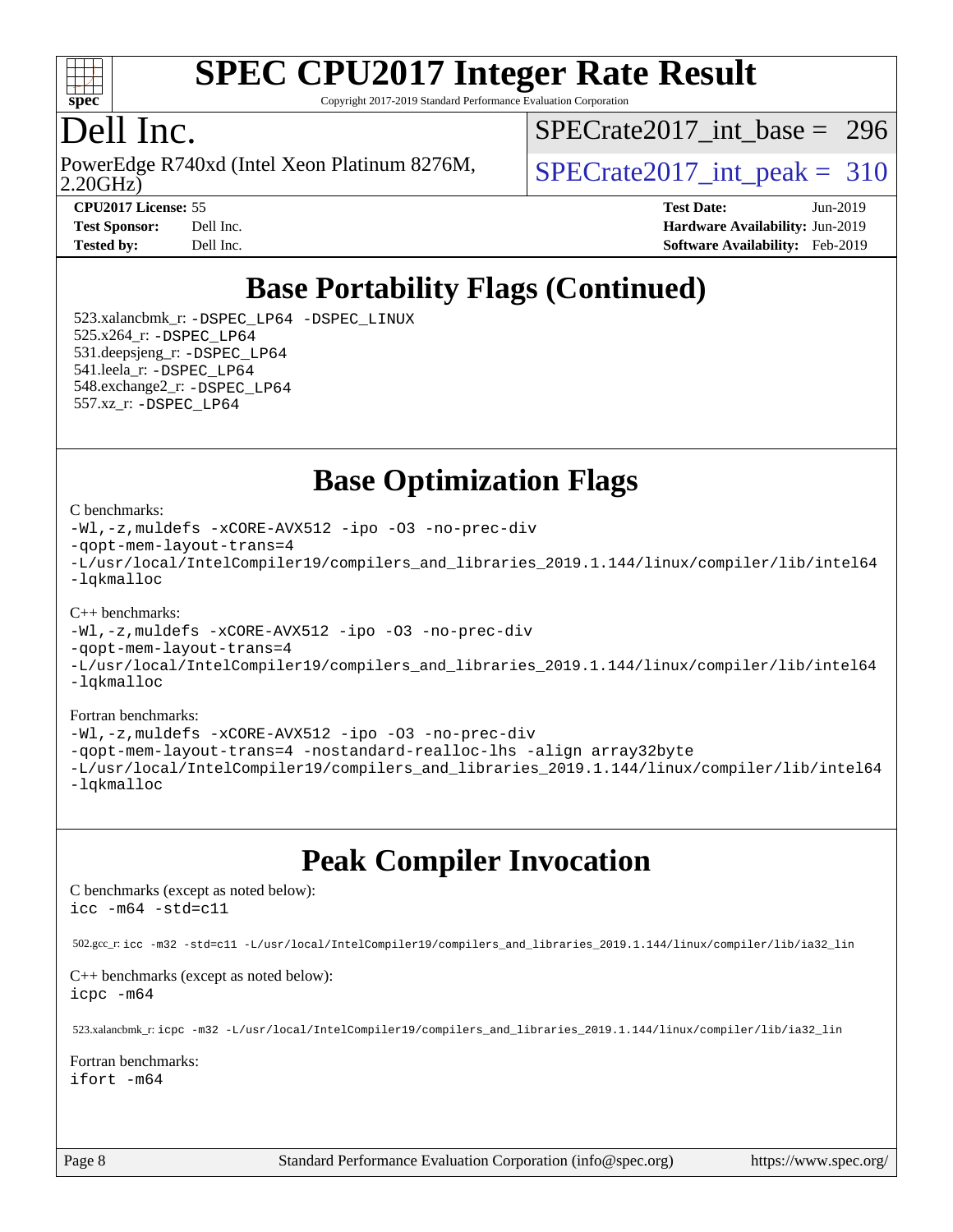

Copyright 2017-2019 Standard Performance Evaluation Corporation

### Dell Inc.

2.20GHz) PowerEdge R740xd (Intel Xeon Platinum 8276M,  $SPECrate2017\_int\_peak = 310$ 

[SPECrate2017\\_int\\_base =](http://www.spec.org/auto/cpu2017/Docs/result-fields.html#SPECrate2017intbase) 296

**[CPU2017 License:](http://www.spec.org/auto/cpu2017/Docs/result-fields.html#CPU2017License)** 55 **[Test Date:](http://www.spec.org/auto/cpu2017/Docs/result-fields.html#TestDate)** Jun-2019

**[Test Sponsor:](http://www.spec.org/auto/cpu2017/Docs/result-fields.html#TestSponsor)** Dell Inc. **[Hardware Availability:](http://www.spec.org/auto/cpu2017/Docs/result-fields.html#HardwareAvailability)** Jun-2019 **[Tested by:](http://www.spec.org/auto/cpu2017/Docs/result-fields.html#Testedby)** Dell Inc. **[Software Availability:](http://www.spec.org/auto/cpu2017/Docs/result-fields.html#SoftwareAvailability)** Feb-2019

### **[Peak Portability Flags](http://www.spec.org/auto/cpu2017/Docs/result-fields.html#PeakPortabilityFlags)**

 500.perlbench\_r: [-DSPEC\\_LP64](http://www.spec.org/cpu2017/results/res2019q3/cpu2017-20190624-15458.flags.html#b500.perlbench_r_peakPORTABILITY_DSPEC_LP64) [-DSPEC\\_LINUX\\_X64](http://www.spec.org/cpu2017/results/res2019q3/cpu2017-20190624-15458.flags.html#b500.perlbench_r_peakCPORTABILITY_DSPEC_LINUX_X64) 502.gcc\_r: [-D\\_FILE\\_OFFSET\\_BITS=64](http://www.spec.org/cpu2017/results/res2019q3/cpu2017-20190624-15458.flags.html#user_peakPORTABILITY502_gcc_r_file_offset_bits_64_5ae949a99b284ddf4e95728d47cb0843d81b2eb0e18bdfe74bbf0f61d0b064f4bda2f10ea5eb90e1dcab0e84dbc592acfc5018bc955c18609f94ddb8d550002c) 505.mcf\_r: [-DSPEC\\_LP64](http://www.spec.org/cpu2017/results/res2019q3/cpu2017-20190624-15458.flags.html#suite_peakPORTABILITY505_mcf_r_DSPEC_LP64) 520.omnetpp\_r: [-DSPEC\\_LP64](http://www.spec.org/cpu2017/results/res2019q3/cpu2017-20190624-15458.flags.html#suite_peakPORTABILITY520_omnetpp_r_DSPEC_LP64) 523.xalancbmk\_r: [-D\\_FILE\\_OFFSET\\_BITS=64](http://www.spec.org/cpu2017/results/res2019q3/cpu2017-20190624-15458.flags.html#user_peakPORTABILITY523_xalancbmk_r_file_offset_bits_64_5ae949a99b284ddf4e95728d47cb0843d81b2eb0e18bdfe74bbf0f61d0b064f4bda2f10ea5eb90e1dcab0e84dbc592acfc5018bc955c18609f94ddb8d550002c) [-DSPEC\\_LINUX](http://www.spec.org/cpu2017/results/res2019q3/cpu2017-20190624-15458.flags.html#b523.xalancbmk_r_peakCXXPORTABILITY_DSPEC_LINUX) 525.x264\_r: [-DSPEC\\_LP64](http://www.spec.org/cpu2017/results/res2019q3/cpu2017-20190624-15458.flags.html#suite_peakPORTABILITY525_x264_r_DSPEC_LP64) 531.deepsjeng\_r: [-DSPEC\\_LP64](http://www.spec.org/cpu2017/results/res2019q3/cpu2017-20190624-15458.flags.html#suite_peakPORTABILITY531_deepsjeng_r_DSPEC_LP64) 541.leela\_r: [-DSPEC\\_LP64](http://www.spec.org/cpu2017/results/res2019q3/cpu2017-20190624-15458.flags.html#suite_peakPORTABILITY541_leela_r_DSPEC_LP64) 548.exchange2\_r: [-DSPEC\\_LP64](http://www.spec.org/cpu2017/results/res2019q3/cpu2017-20190624-15458.flags.html#suite_peakPORTABILITY548_exchange2_r_DSPEC_LP64) 557.xz\_r: [-DSPEC\\_LP64](http://www.spec.org/cpu2017/results/res2019q3/cpu2017-20190624-15458.flags.html#suite_peakPORTABILITY557_xz_r_DSPEC_LP64)

## **[Peak Optimization Flags](http://www.spec.org/auto/cpu2017/Docs/result-fields.html#PeakOptimizationFlags)**

[C benchmarks](http://www.spec.org/auto/cpu2017/Docs/result-fields.html#Cbenchmarks):

```
 500.perlbench_r: -Wl,-z,muldefs -prof-gen(pass 1) -prof-use(pass 2) -ipo
-xCORE-AVX512 -O3 -no-prec-div -qopt-mem-layout-trans=4
-fno-strict-overflow
-L/usr/local/IntelCompiler19/compilers_and_libraries_2019.1.144/linux/compiler/lib/intel64
-lqkmalloc
 502.gcc_r: -Wl,-z,muldefs -prof-gen(pass 1) -prof-use(pass 2) -ipo
-xCORE-AVX512 -O3 -no-prec-div -qopt-mem-layout-trans=4
-L/usr/local/je5.0.1-32/lib -ljemalloc
 505.mcf_r: -Wl,-z,muldefs -xCORE-AVX512 -ipo -O3 -no-prec-div
-qopt-mem-layout-trans=4
-L/usr/local/IntelCompiler19/compilers_and_libraries_2019.1.144/linux/compiler/lib/intel64
-lqkmalloc
 525.x264_r: -Wl,-z,muldefs -xCORE-AVX512 -ipo -O3 -no-prec-div
-qopt-mem-layout-trans=4 -fno-alias
-L/usr/local/IntelCompiler19/compilers_and_libraries_2019.1.144/linux/compiler/lib/intel64
-lqkmalloc
 557.xz_r: Same as 505.mcf_r
C++ benchmarks: 
 520.omnetpp_r: -Wl,-z,muldefs -xCORE-AVX512 -ipo -O3 -no-prec-div
-qopt-mem-layout-trans=4
-L/usr/local/IntelCompiler19/compilers_and_libraries_2019.1.144/linux/compiler/lib/intel64
-lqkmalloc
                                      (Continued on next page)
```